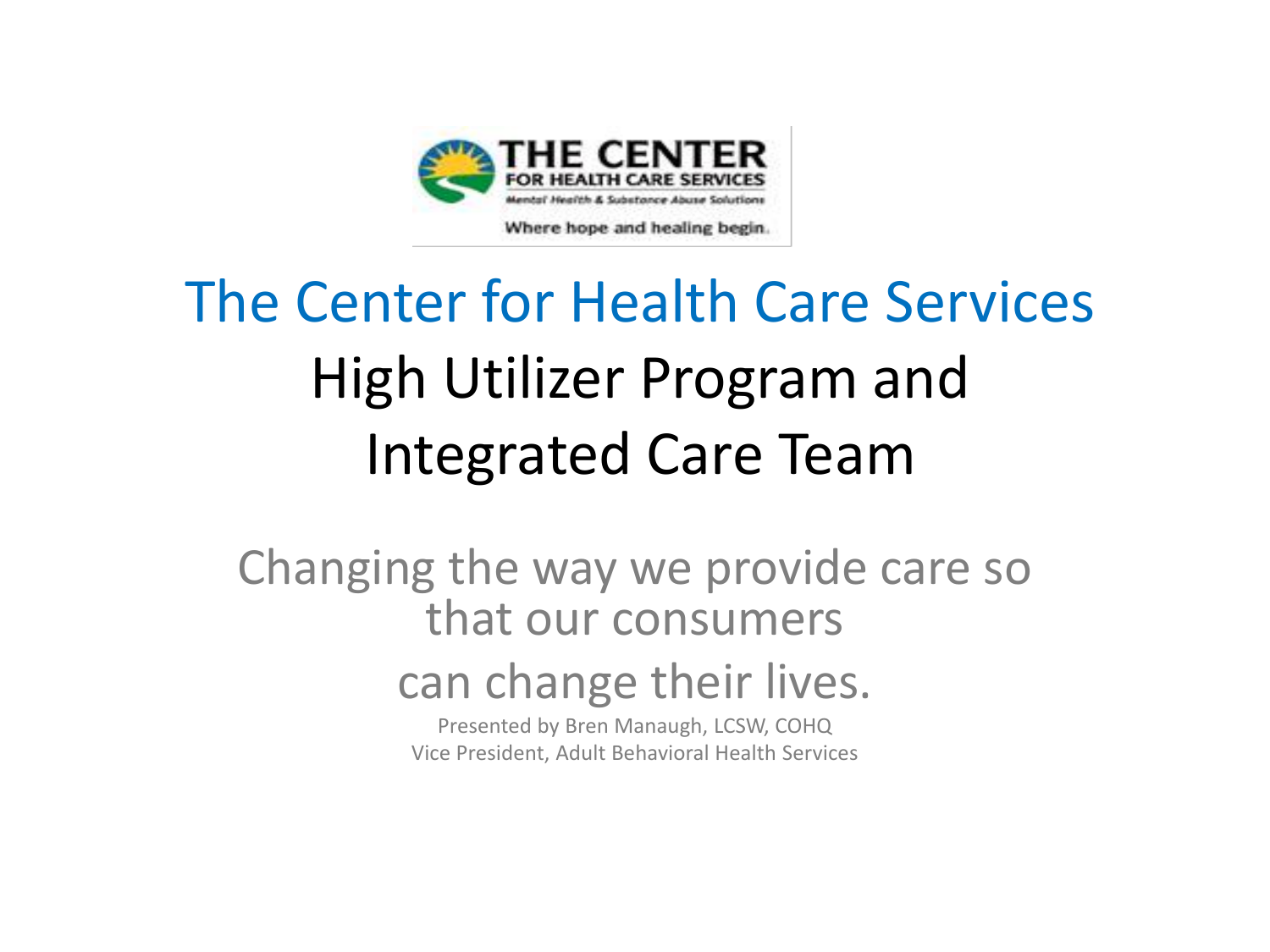### WHO ARE WE

• *The High Utilizer Program is a supportive, comprehensive, and holistic approach to serving people on their road to recovery. The Integrated Care Program is a dedicated group of behavioral and primary care clinicians that work together to provide the finest integrated healthcare.*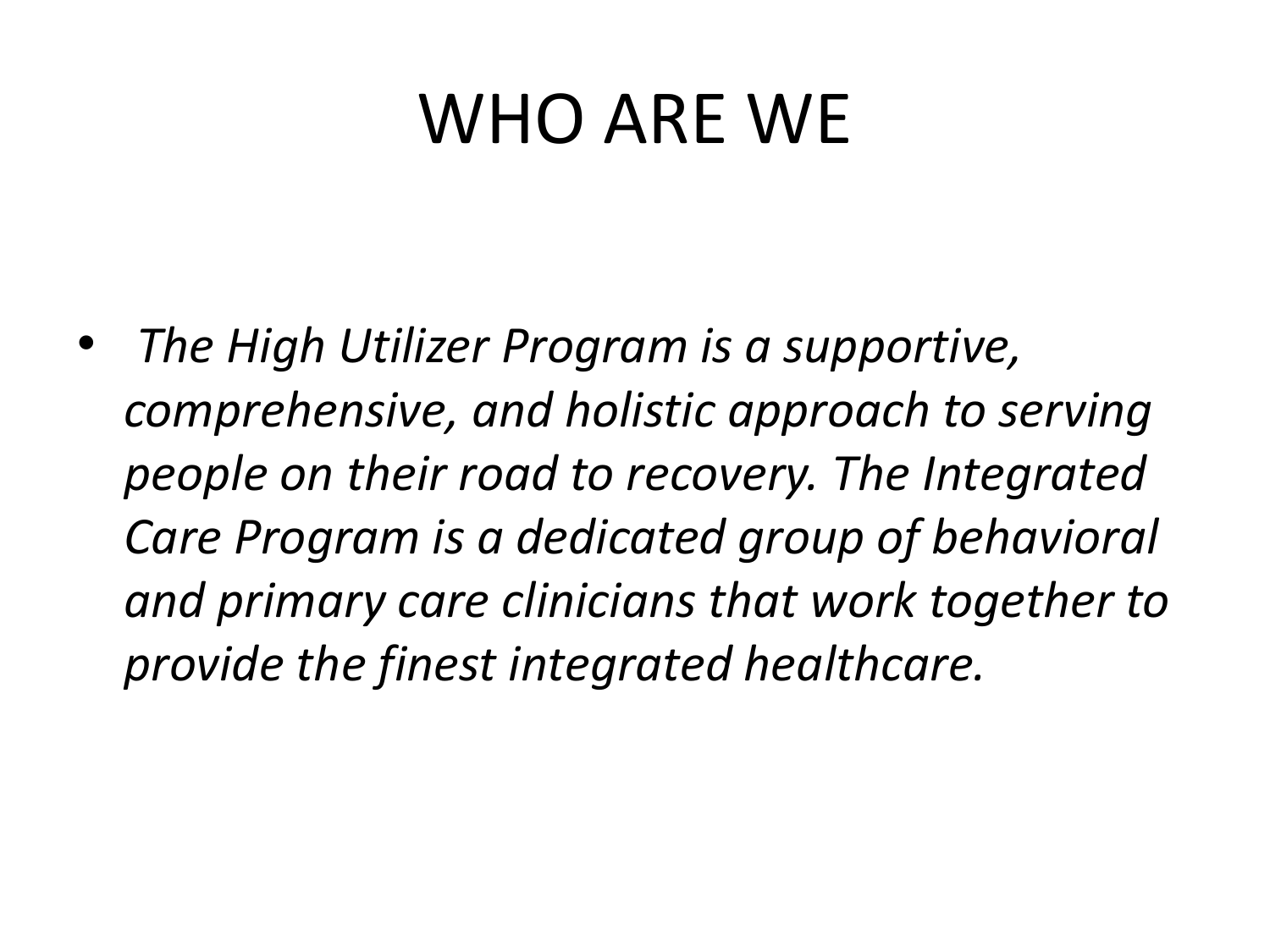# PROGRAM MODEL ASSUMPTIONS Development Assumptions

- HUs have complex conditions and needs: medical co-morbidities, psychiatric and/or substance abuse; psychosocial needs (i.e. homeless or unstable housing; eroded social support)
- HUs present to emergency department (ED) systems due to medical, psychiatric, and/or substance use conditions

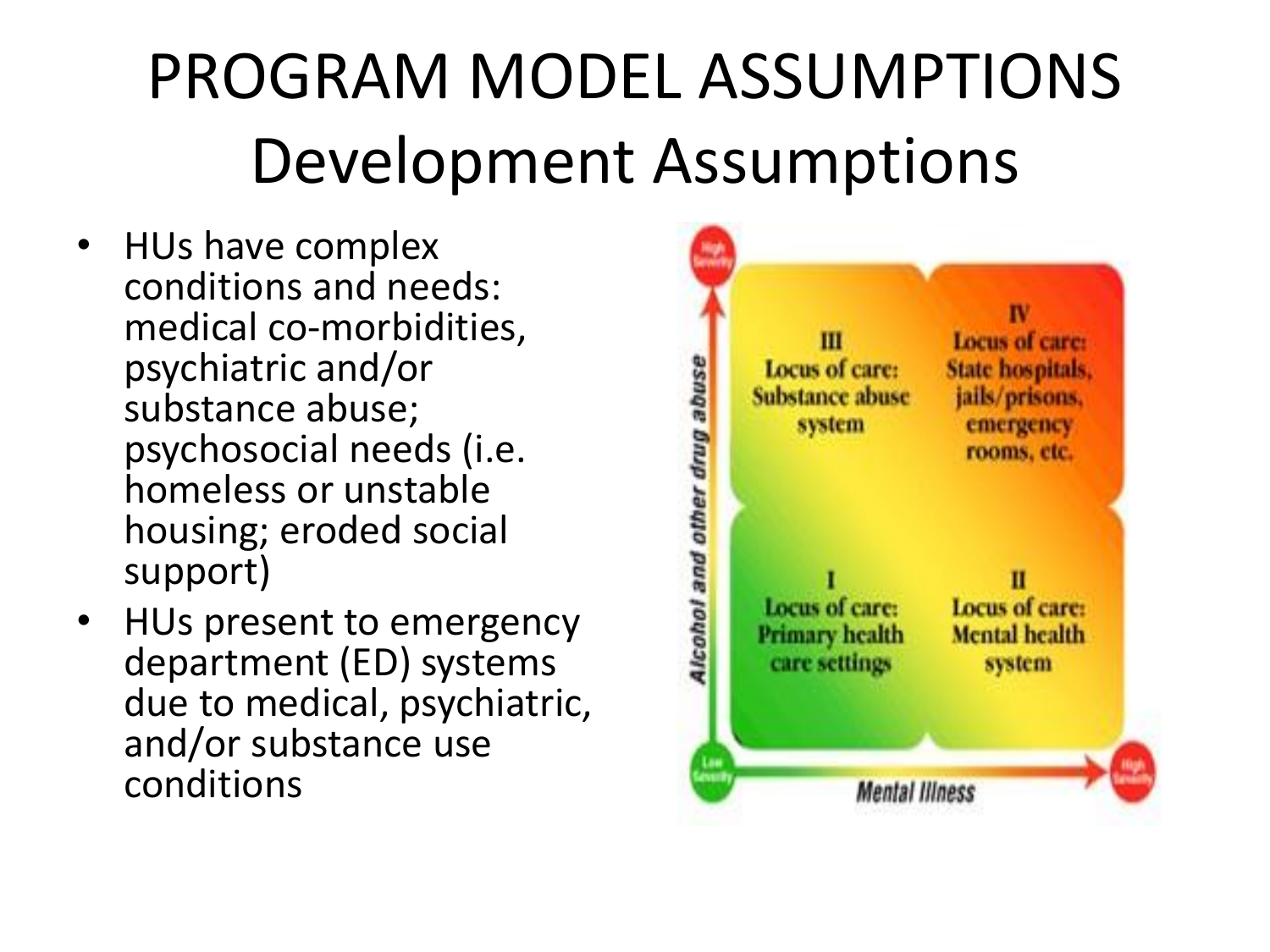# PROGRAM MODEL IMPLEMENTED Implementation Observations

- HUs present with co-morbid medical conditions with acute psychosocial needs
- The presentation in the EDs were driven more by their psychosocial needs than their co-morbidities
	- Safe place
	- Warm bed and food
	- Social interaction and support
	- Likely a system that was caring throughout their traumatic lives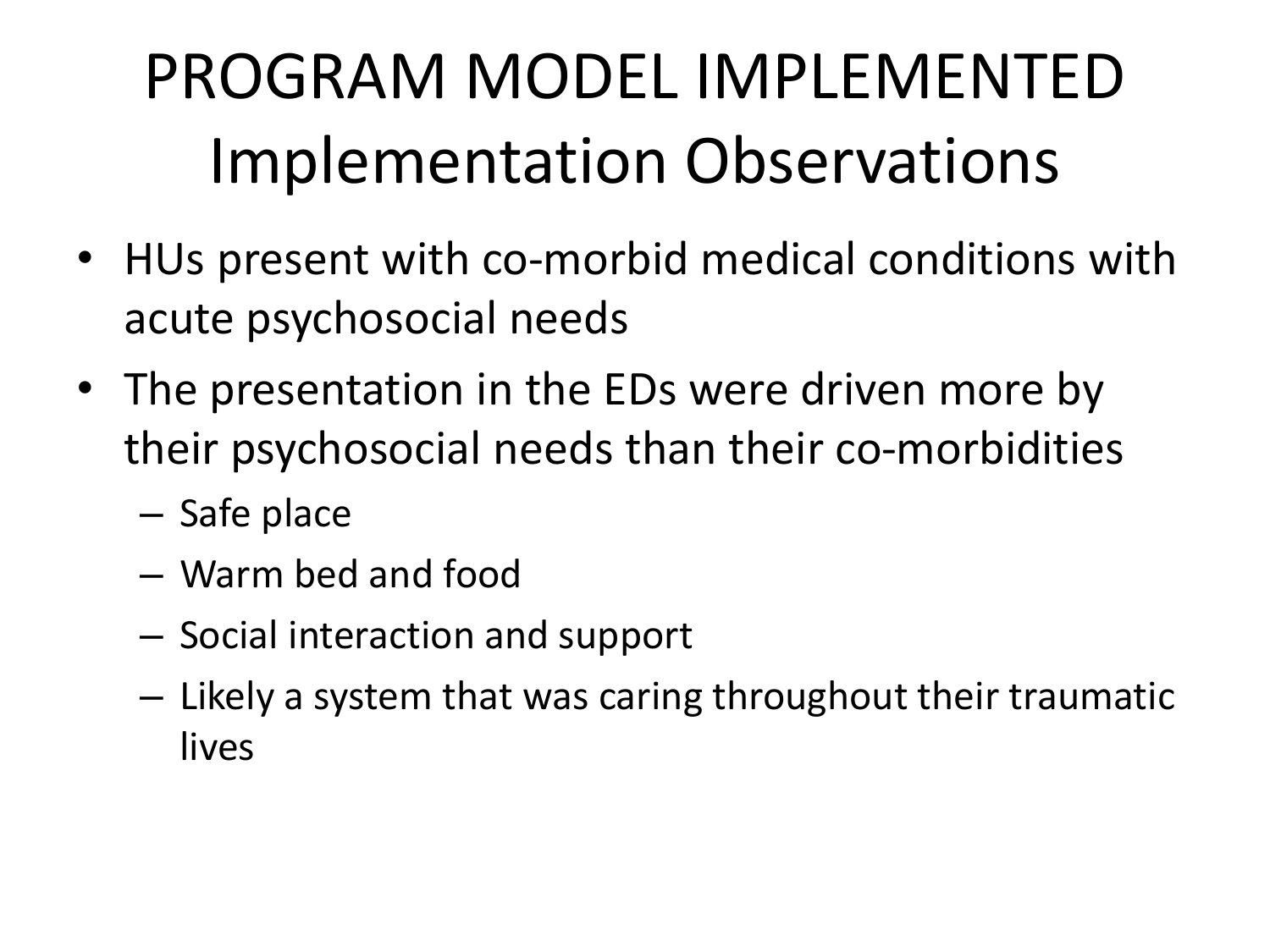# PROGRAM MODEL IMPLEMENTED Implementation Observations

- As expected but on a larger scale preponderance of Axis II Personality Disorders; especially Borderline Personality Disorder
	- "Manipulative to gain nurturance"-DSM IV-TR
	- Relations alternating between idealization to devaluation. In this case…the system.
	- Failure to successfully maintain or navigate boundaries
- Baseline definition was used for initial data set to identify potential targeted consumers. As the program evolved, we have adopted our referring partners' definition of high utilization.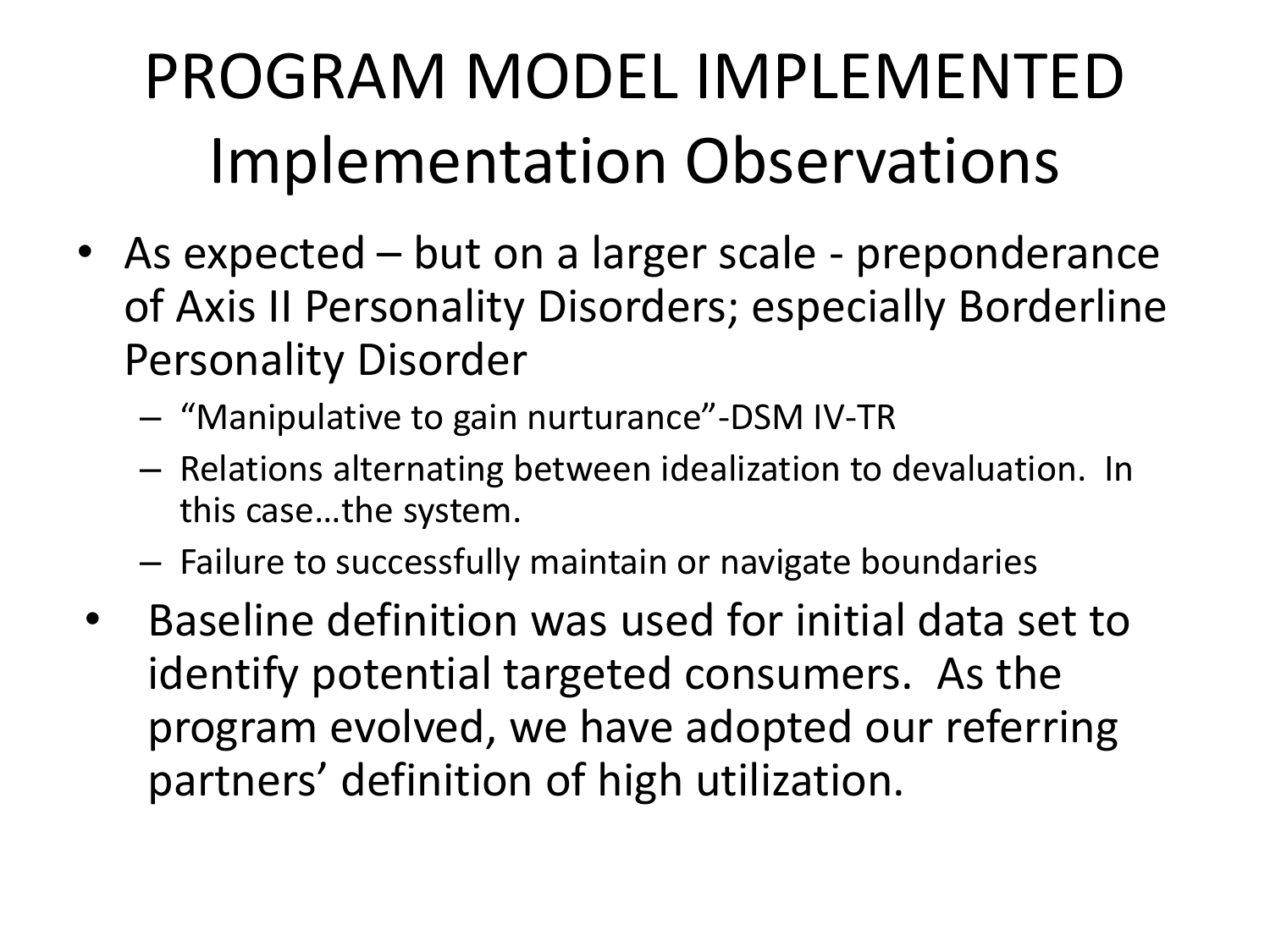Who are the High Utilizers Community/System Views

- Pejoratively perceived as "working the system" to meet their needs
- Clinically judged as "non-compliant" consumers
	- Inconsistent with adherence to pharmacological intervention
	- Difficult to engage in treatment both geographically and psychologically
	- Suspicious of the system
- The overuse of community resources leads to care fatigue by systems being utilized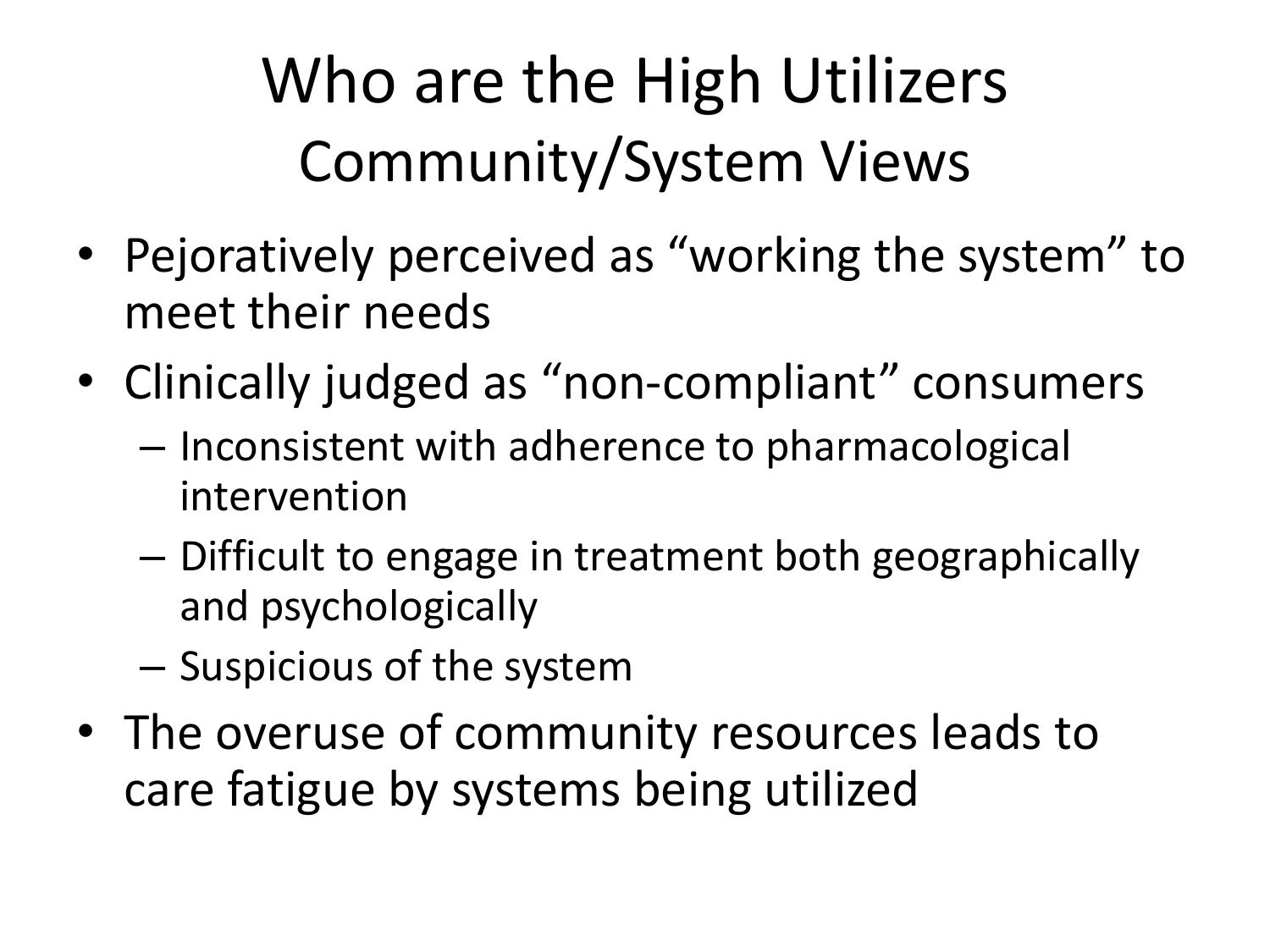# Who are the High Utilizers Our View

- HUs are individuals who undoubtedly have a history of trauma personally and systemically
- Often times with broken/no support system
- Difficulty maintaining appropriate boundaries
- Individuals who are *survivors* but not self-sufficient
	- Lack of confidence
	- Lack of experience
	- Lack of support
	- Lack of resources
- Business as usual has not worked for HUs. In need of consistent, intense, purposeful engagement.

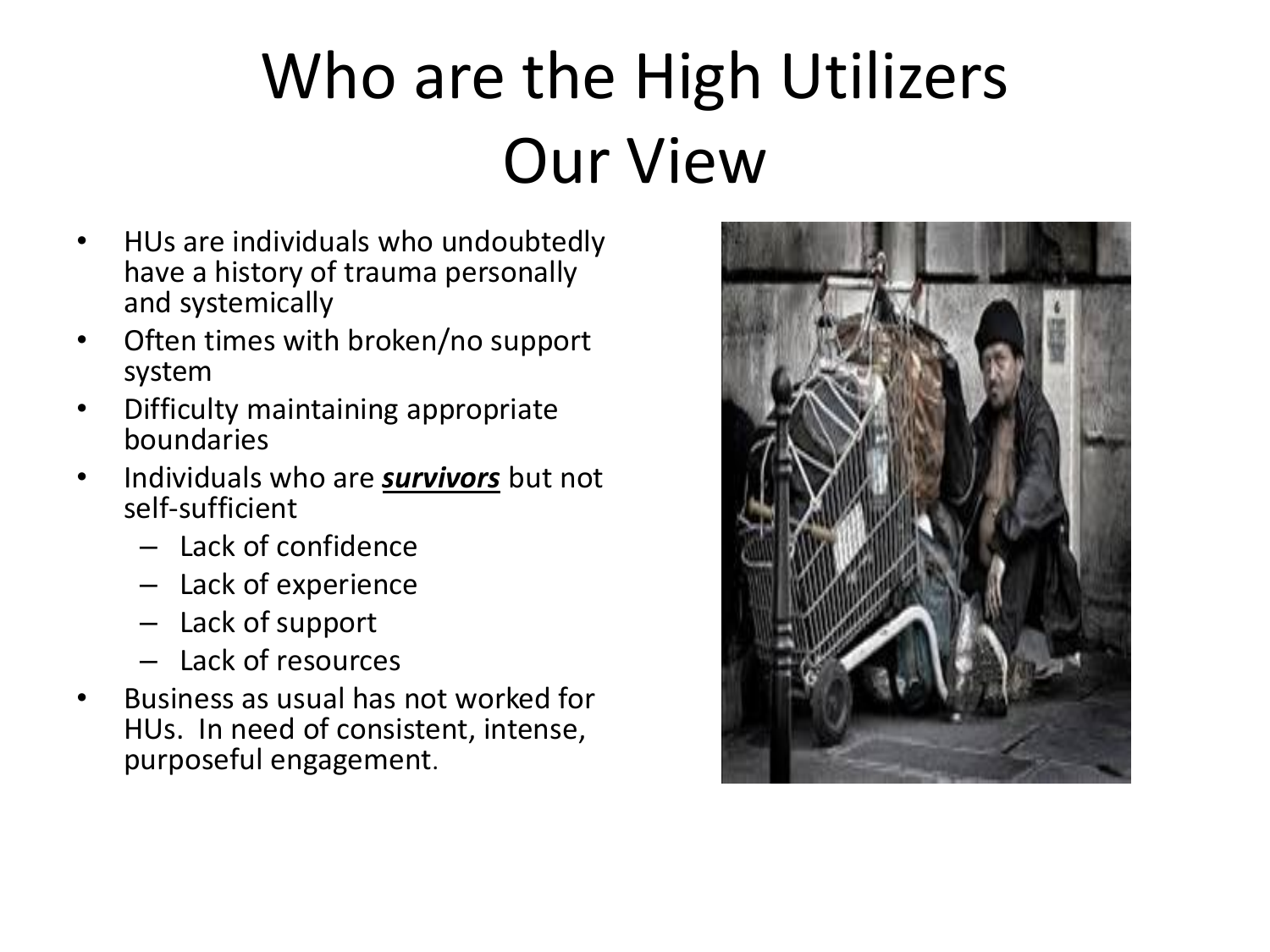#### What's the Difference? Model

| <b>Standard Approach</b>                         | <b>Integrated Care for HUs</b>                                                      |
|--------------------------------------------------|-------------------------------------------------------------------------------------|
| Assume Quadrant Model (Hi Med/Hi<br>Psychiatric) | <b>Complex Psychosocial Needs; Trauma</b><br>history; Axis II/Personality Disorders |
| Providers and Care System in silos               | Integrated; Multidisciplinary; Community<br>Coordinated                             |
| <b>Focus on Pathology</b>                        | <b>Strengths-Based/Recovery Model</b>                                               |
| Driven by contract requirements/revenue          | Driven by needs of the person served                                                |
| Setting-determined/limited                       | Person-centered/in vivo                                                             |
| Non-compliance/exclusion                         | Engagement/inclusion                                                                |
| System-driven/productivity goals                 | Person-centered/quality outcomes                                                    |
| <b>Individual Professional Services</b>          | <b>Groups; Peer Services</b>                                                        |
| Re-traumatizing                                  | Trauma-Informed                                                                     |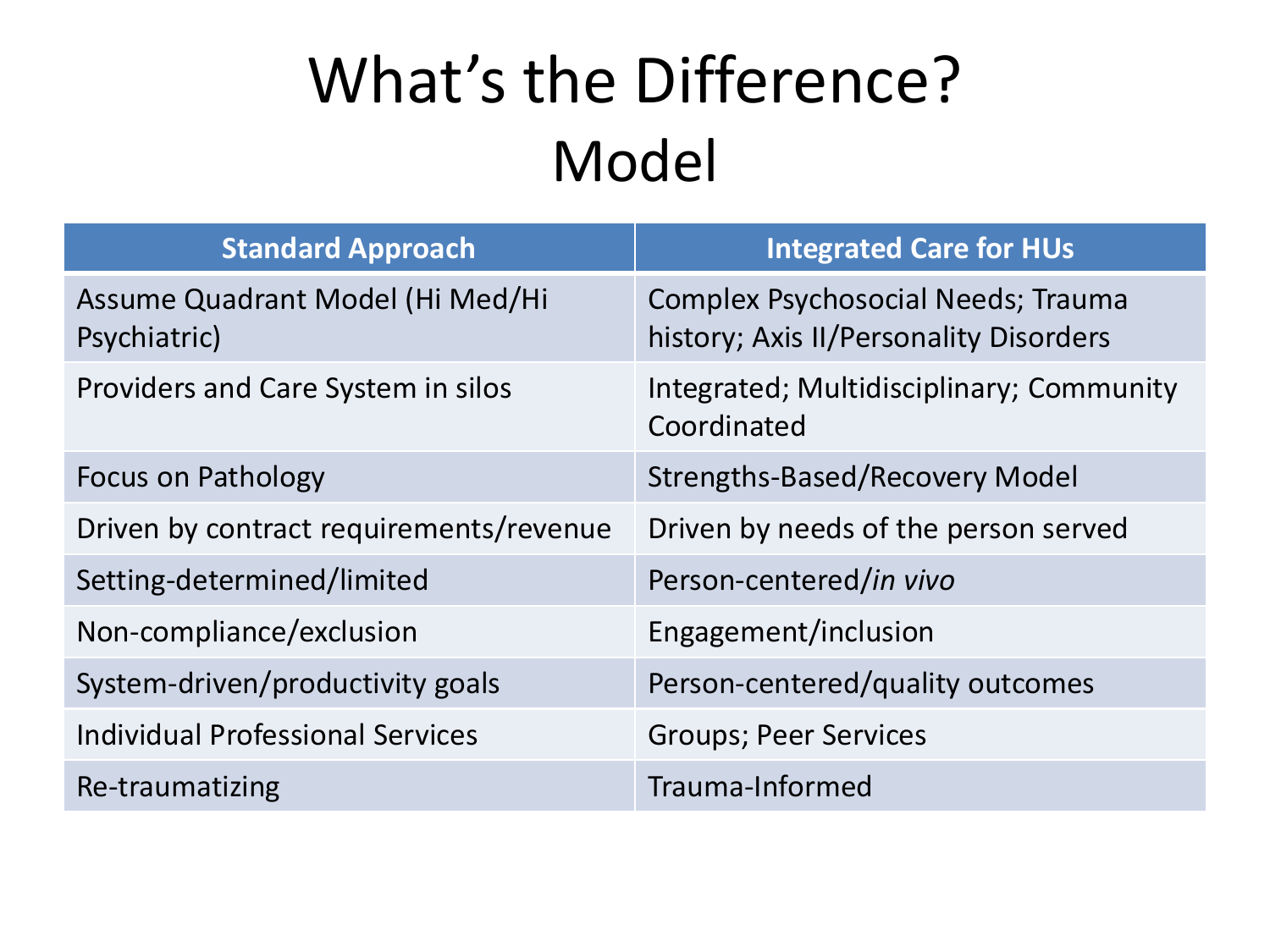#### What's the Difference? Services

- **Linkage to Center for Health Care Clinic-** Assistance in linking to CHCS clinic to connect with case management services
- **Psychiatric medication management-** Meeting with a prescriber to receive medications
- **Psychiatric nursing services-** Clinic based medication training and assistance services to educate client on medication use, symptoms diagnosis and effects
- **Linkage to primary care specialist-** In house primary care for qualifying benefits or linkage to outside providers and medical support systems
- **Supportive/supplemental case management services-** In addition to case manager obtained through CHCS clinic, ICT case manager will provide additional services as needed to include advocacy, psychosocial rehabilitative services, supported employment, and supported housing.
- **Substance Abuse/Addiction treatment-** Education on effects of substance abuse, coping skills to manage cravings, skills to reduce substance use, coordination of access into rehabilitation programs, access to in-house substance abuse groups, and substance abuse specific counseling.
- **Peer Support-** Certified peer specialist to support, engage, and assist in the recovery process through assisting in developing goals for [recovery, learning and practicing new skills, helping monitor progress, assisting in treatment, modeling effective](http://en.wikipedia.org/wiki/Coping_strategies) coping techniques and [self-help](http://en.wikipedia.org/wiki/Self-help) strategies based on the peer support specialist's own recovery experience, and supporting in [advocating](http://en.wikipedia.org/wiki/Self-advocacy) for themselves to obtain effective services
- **Individual Counseling-** The program provides trauma informed evidence-based psychotherapy practices including Cognitive Behavioral Therapy, Cognitive Processing Therapy, Dialectical Behavior Therapy (DBT) and other individually-focused counseling.
- **Group Counseling-** The program provides a comprehensive array of behavioral health groups utilizing trauma-informed and evidencebased practices. These groups are designed to meet the individual clinical and social support needs of participants in a recoveryoriented environment built on peer support and reinforcement.
- **Wellness groups-** An array of groups to support physical health and living
- **Behavioral Psychologist Consults-** Behavioral psychologist provide intervention for physical health issues to include but not limited to weight loss, smoking cessation, chronic pain management, etc.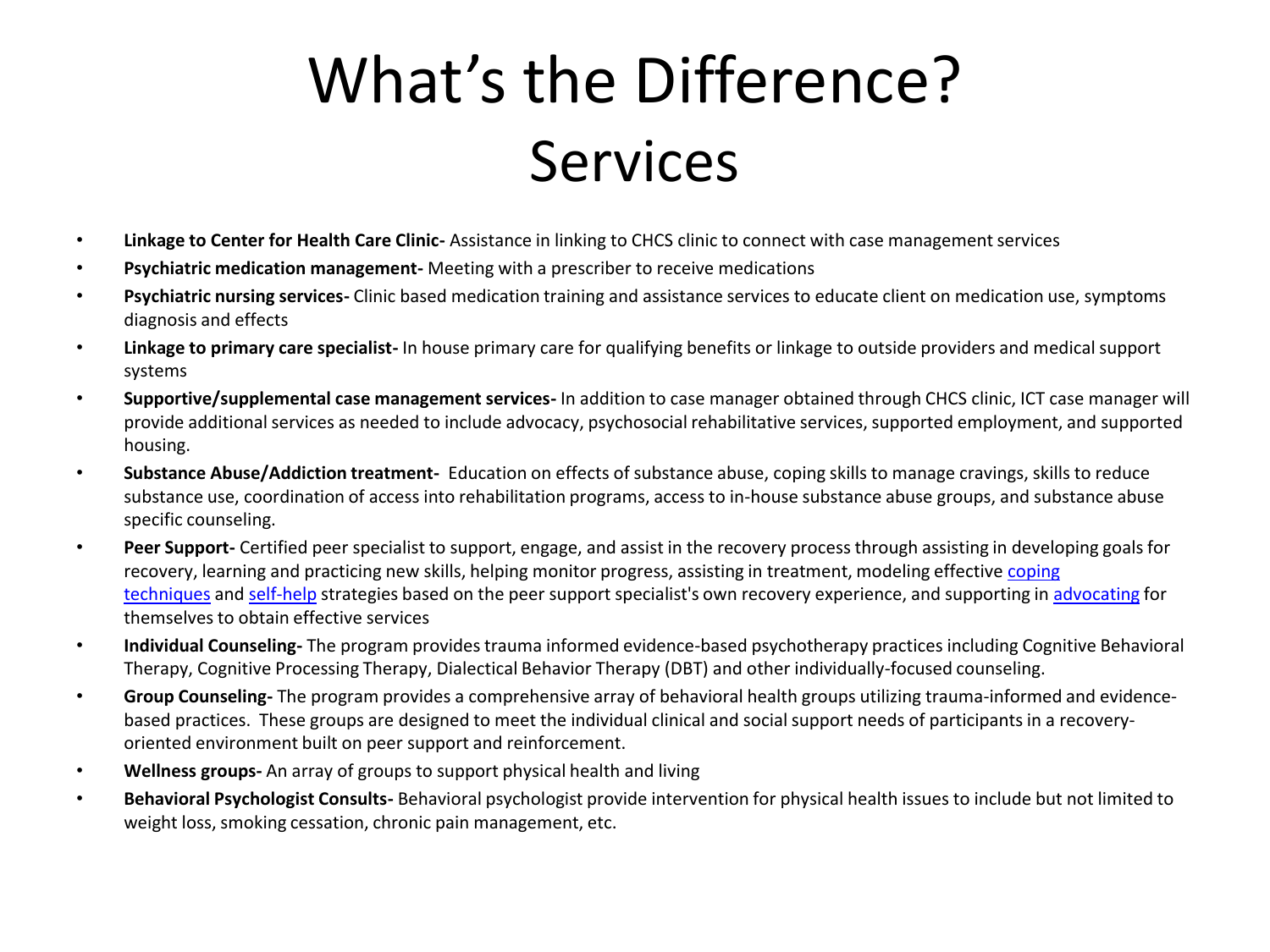# Why does it work? High Utilizer Program

- Ability to meet the individual where they are physically and metaphorically.
- Ability to provide consistent, intensive engagement throughout their involvement in the program.
- Working organically and fluidly to adjust to the ever changing needs of the consumers.
- Ability to keep individuals indefinitely throughout recovery (\*continued support and communication after "graduation")
- Ability to transport consumers
- Dynamic, dedicated, and gifted clinicians and peers!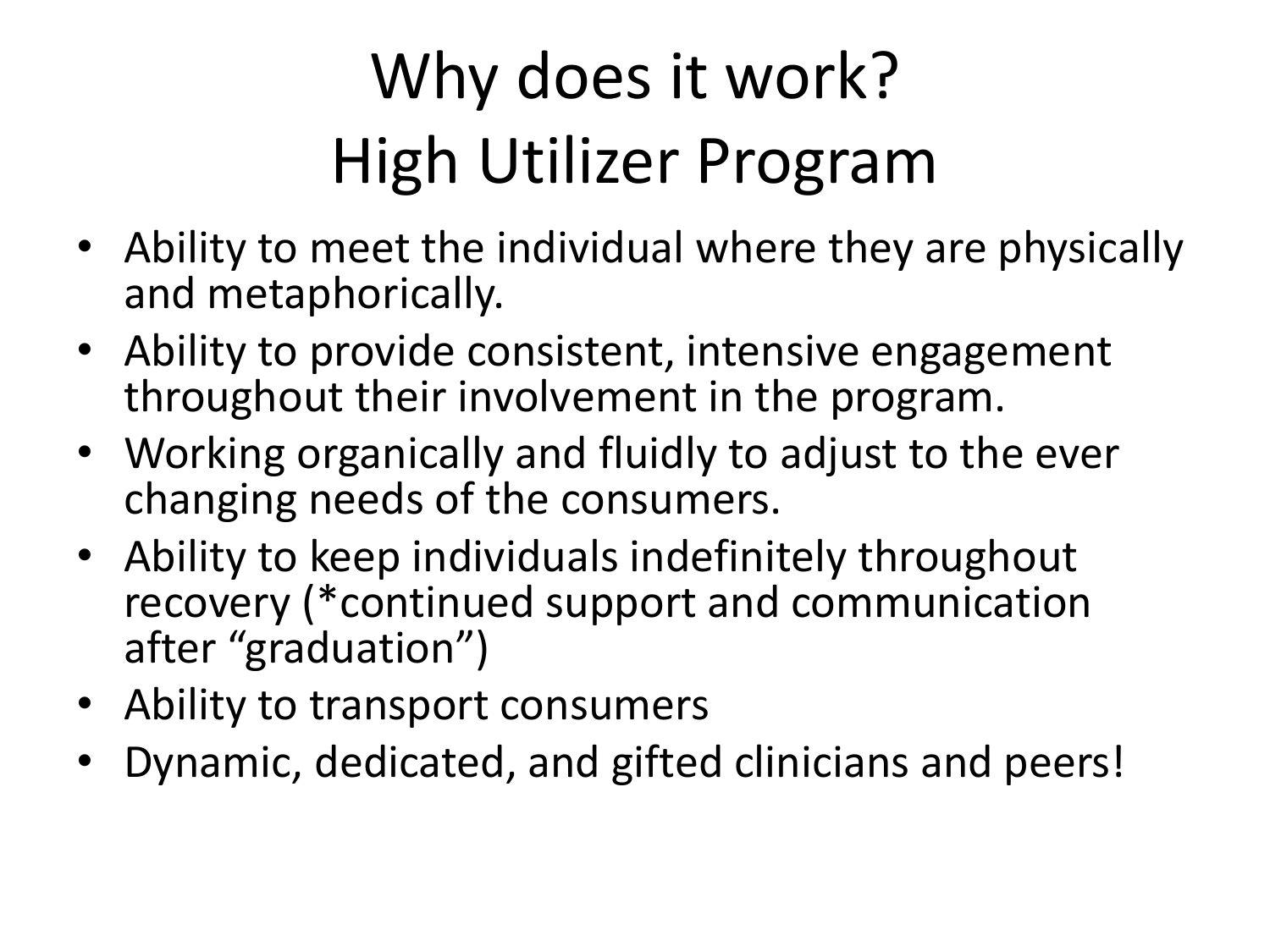# Why does it work? Community

- We are cultivating and growing relationships with all emergency systems within our community and own agency.
- Work quickly and collaboratively with our partners. We are willing to accommodate the emergency systems to meet needs of consumers.
- Within the clinic have a very open and supportive communication between team clinicians and clinic staff from front desk to providers.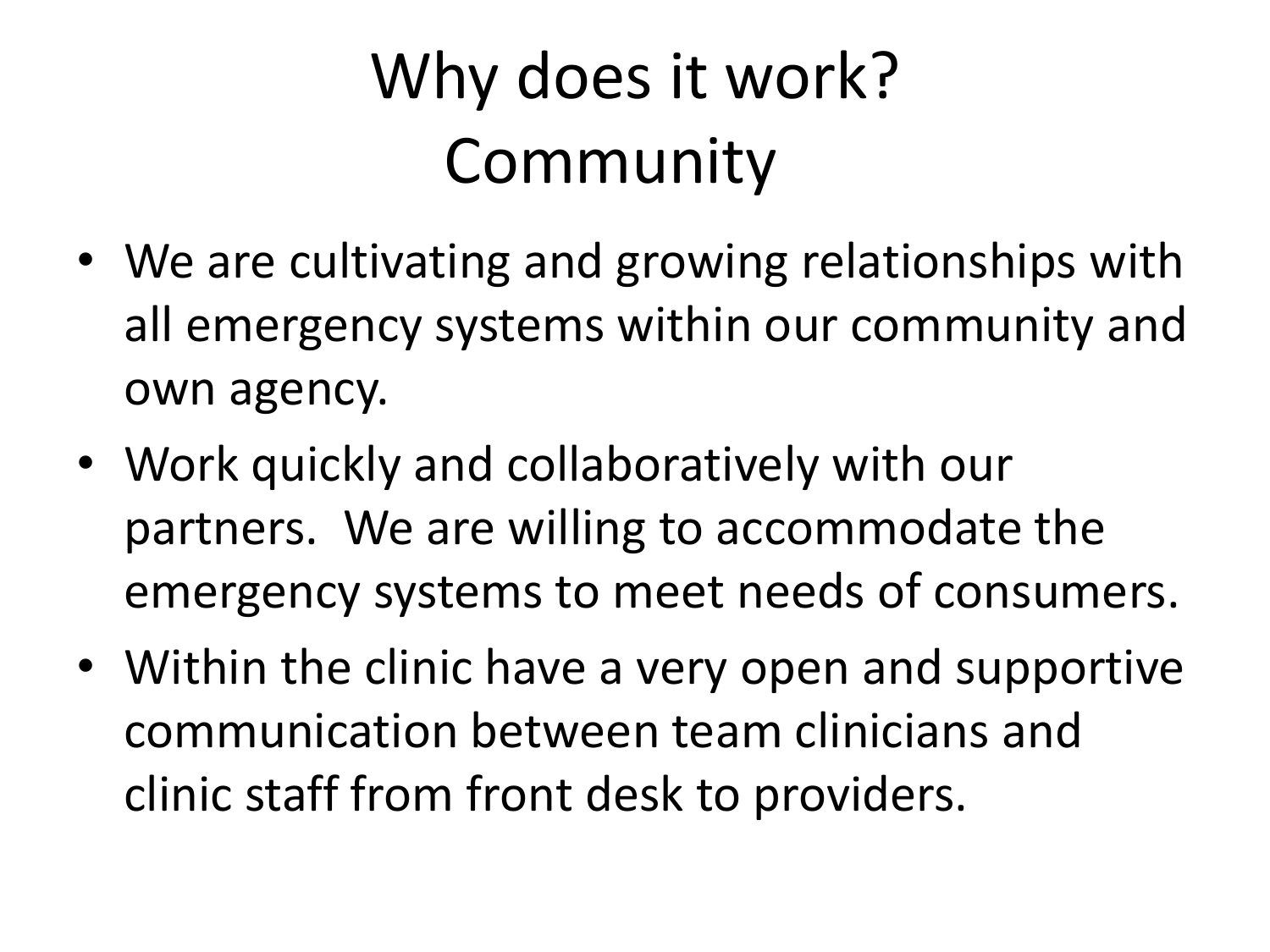# **Why does it work?**

#### **Integrated Care Clinic Collaboration at its finest**

- Daily Huddle to include all involved parties
	- Psychiatrist
	- Nurse Practitioners
	- Nurses
	- Behavioral Psychologists
	- Case Management
	- Primary Care
	- Residents and Interns

#### • Discussion

- Troubleshoot clinic flow issues
- Evaluate previous day concerns, referrals, consumer needs
- Present day schedule: discussion of referrals needed, non-medical internal services needed, consumer status
- Benefits
	- Risk Assessment and Risk Reduction
	- Person-centered/Trauma informed
	- Integrated Care

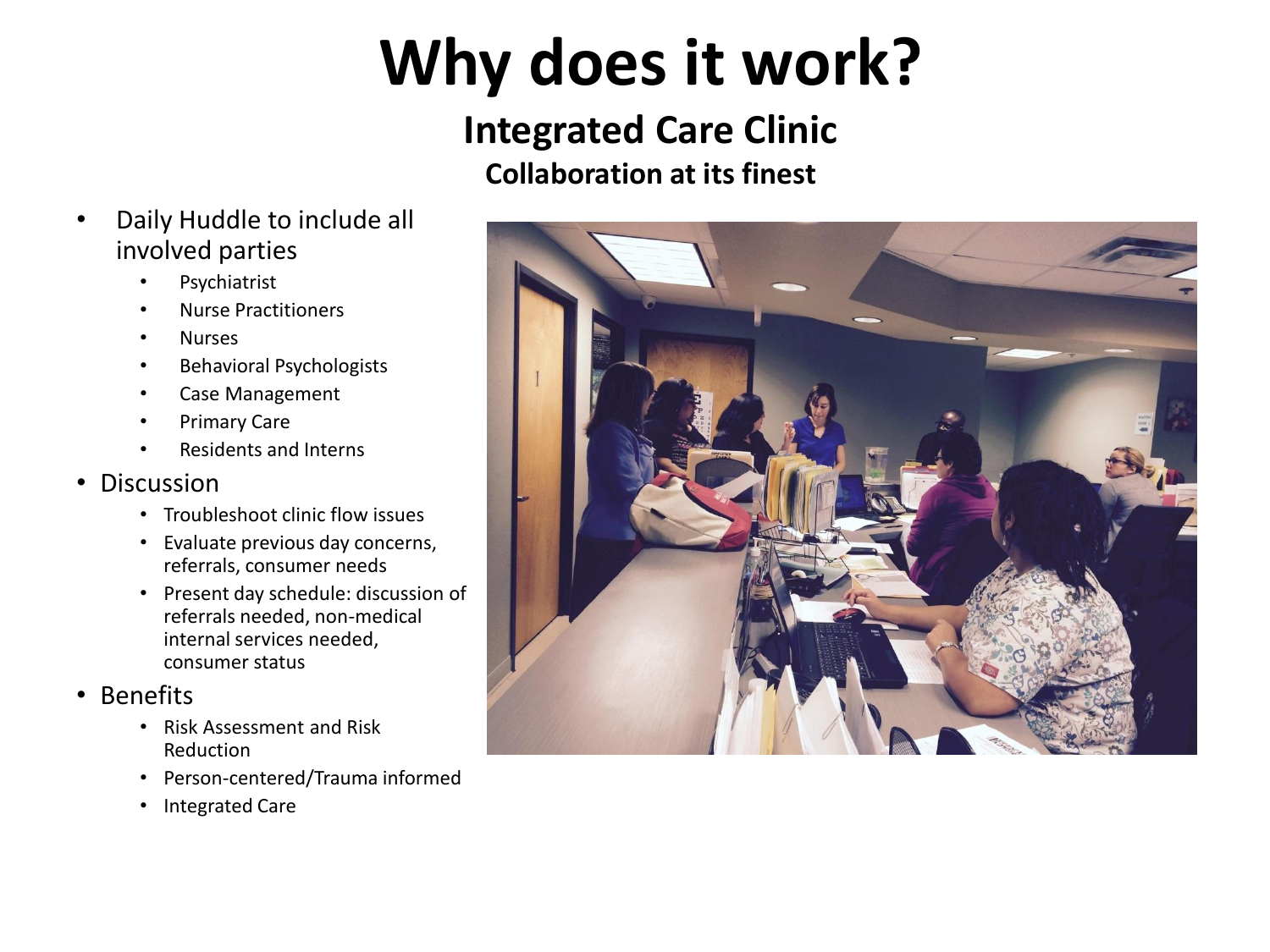#### Facility Accommodations

Groups Rooms and Teaching Space



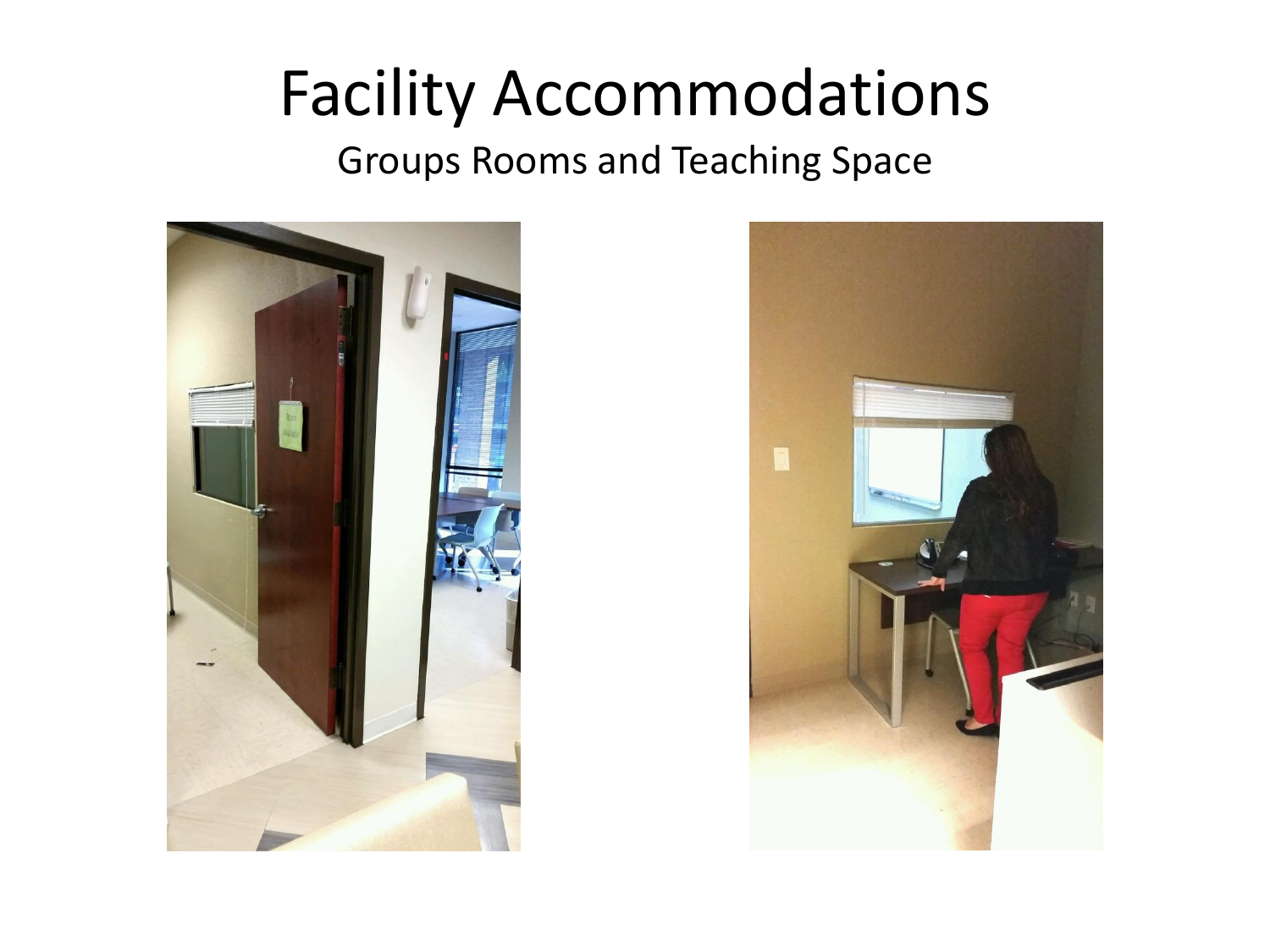#### **Facility Accommodations Small Waiting Rooms**

- Supports a productive and positive clinic flow
- Consumers aren't "lost" in the space
- Person-centered (ie, no glass, communication/ conversation with friendly staff)
- Bright and inviting
- Our consumers deserve facilities that we deserve

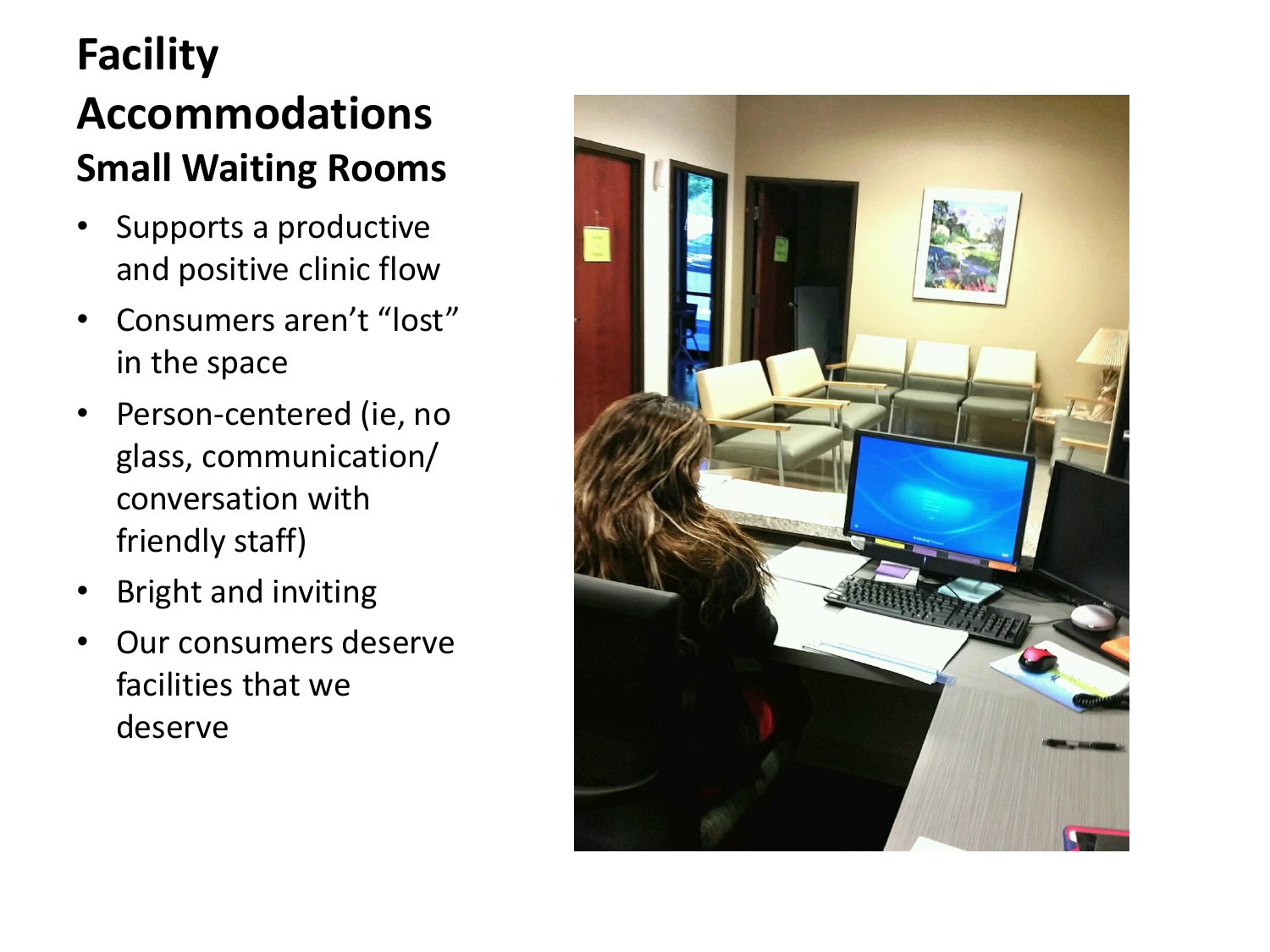# High Utilizer Program Numbers Talk: DSRP Year 3 Numbers

- **Program inception November 2012**
- **180 individuals served unduplicated since inception to 9/30/2014**
- **156 individuals served unduplicated 10/1/2013-9/30/2014**
- **Of the 156, 139 individuals received 3+ face-to-face encounters. Total number of encounters for the year: 3369.**
- **Population 58% male, predominantly Hispanic or Non-Hispanic/White ESTIMATED SAVINGS**

Group (154) total: 1782 visits pre-IC; 1067 post-IC

Group total visit decrease of 715 (40% reduction)

Estimated savings: 715 x est \$1200 = \$858K savings per year for one hospital system

Estimated savings for 5 Bexar County Hospital= \$4,290,000

10/27/2014: Of ~120 active consumers: 48 active consumers with no ED utilization for 90+days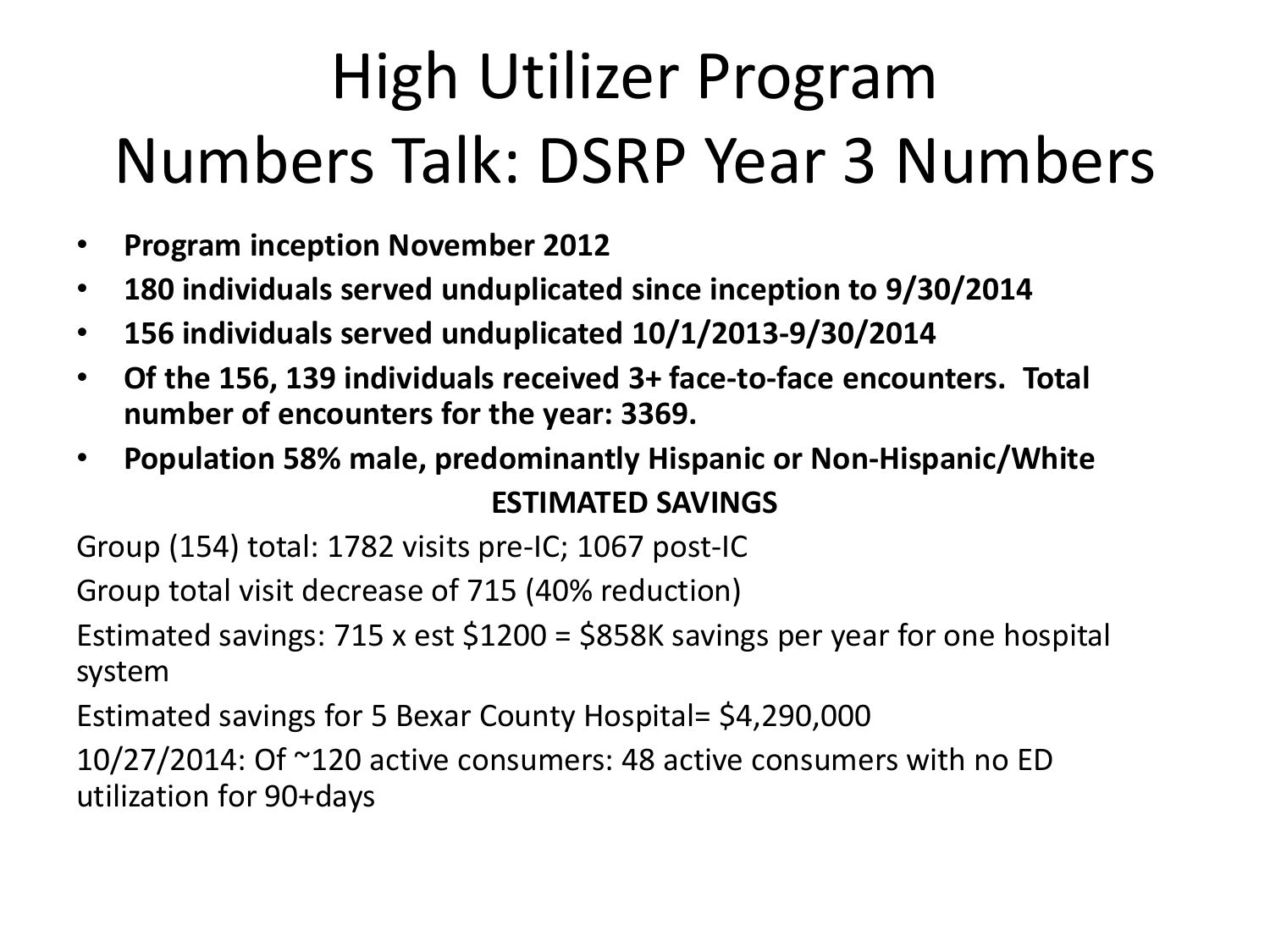# High Utilizer Program Numbers Talk: case example

- KN: 127077 Originally enrolled in program in 10/2013
- Attempted engagement 10/23/13-2/15/2015.
- Each time agreeing to services, each time avoiding engagement
- Reportedly touching each emergency department (5) at least 3x/week at least two weeks out of the month.
- Finally in 2/15 consumer engaged and has not admitted to a hospital since.
- Savings from 2/15-6/15: \$144,000
- \*cost noted only includes the understated estimate of ER visits. Consumer also utilizes, MCOT, Crisis, Inpatient, and SASH.
- Now in housing, engaged in recovery and psychiatric services
- Since enrollment has received 589 contacts and 136.55 client hours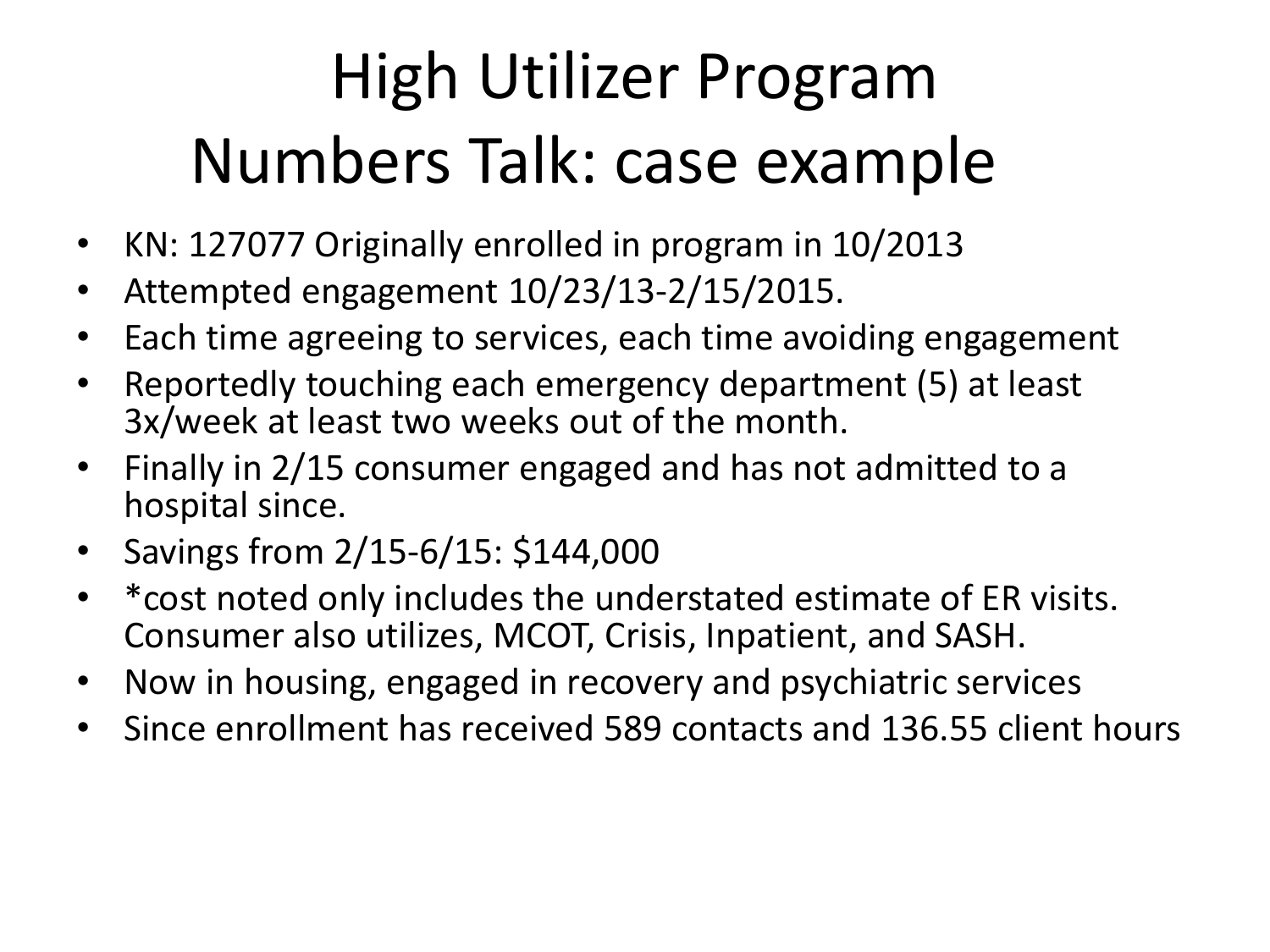#### High Utilizer Program Numbers Talk: DY4 qualitative snapshot